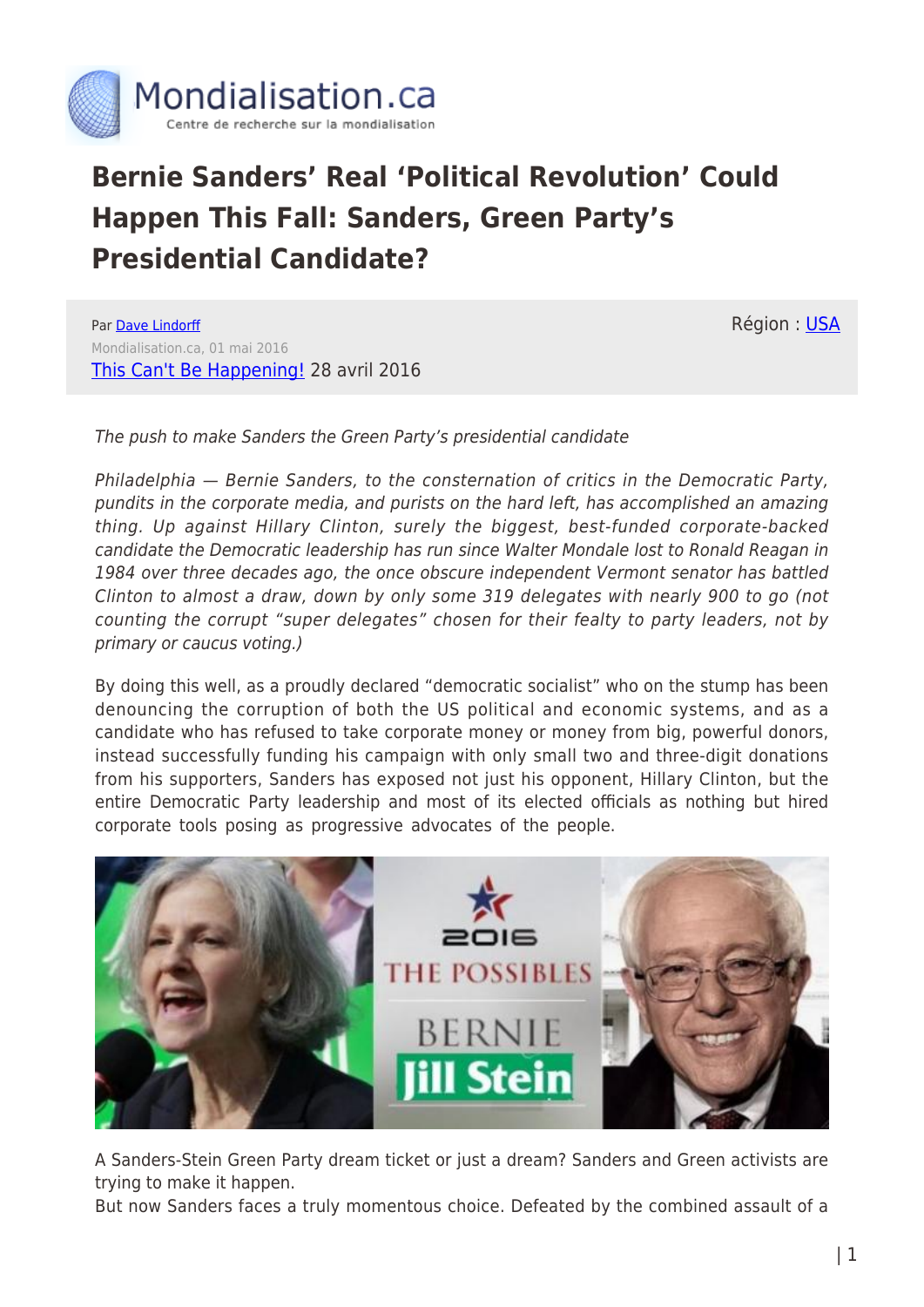pro-corporate mass media and by the machinations of the Democratic Party leadership machinations both long-established with the intent of defeating upstarts and outsiders, like front-loading conservative southern states in the primary schedule, and current, like scheduling only a few early candidate debates and then slotting them at times (like opposite the Super Bowl) when few would be watching them — Sanders knows that barring some major surprise like a federal indictment of Clinton, a market collapse, or perhaps a leak of the transcripts of Clinton's highly-paid but still secret speeches to some of the nation's biggest banks, he is not going to win the Democratic nomination.

So does he, after spending months hammering home the reality that Clinton is the boughtand-paid candidate of the the banks, the arms industry, the oil industry and the medicalindustrial complex, and after enduring endless lies about his own record spouted by Clinton and her surrogates, go ahead and endorse her as the party's standard bearer for the general election? Does he walk away and return quietly to Vermont? Or does he instead continue to fight for his "political revolution" by another route?

The first and even the second option would mean the demise of his so-called "political revolution." A Sanders endorsement of Clinton at this point would be a pathetic betrayal of all the energy and money that his fired-up backers have poured into this extraordinary campaign, and it would send a message that fighting against the nation's ruling elite is impossible, at least through the ballot box. It would also be pointless. Some 25-30 percent of Sanders backers, according to pollsters, have made it clear that they will not support Clinton no matter what — including if Sanders were to endorse her. That in itself could be enough to doom her candidacy. Furthermore, after all his well-grounded attacks on the corrupt funding of her campaign, and of her horrific record as senator and secretary of state, any endorsement he made would be seen as a joke. He would spend the next three and a half months of the general election running from reporters asking him if he "takes back" the things he had said about her earlier — her crooked speech fees from Goldman Sachs and other big banks, her default advocacy of disastrous wars in Iraq, Libya, Syria and elsewhere, etc. Most seriously, endorsing Hillary after all that earnest, heartfelt campaigning, would be a huge blow to his millions of backers and his "movement."

Just shutting up and going home, with no endorsement for Clinton, would be almost as bad, leaving his movement leaderless and thoroughly demoralized, and he'd still be besieged by journalists seeking to have him either diss or endorse Clinton.

The third option Sanders has though, is to continue his run for president, but not as a Democrat. And that option could be explosive and even revolutionary this election year, depending on how he did it.

Most states have deadlines for candidates seeking to get a ballot line as an independent candidate that are earlier than the Democratic convention in July, so running as an independent would be impossible. And a write-in campaign would be even more hopeless. But there is another option: Running as the presidential nominee of the Green Party, which already has a ballot line on 25 states and which doesn't hold its nominating convention until August, after both the Democratic and the Republican conventions are over.

Could Sanders run as a Green? Some of his supporters are already talking about the idea. So, it turns out, are members of the Green Party. Apparently even Dr. Jill Stein, a past presidential candidate of the Green Party and its likely candidate this year, as well as Kshama Sawant, the hugely popular socialist city councilwoman in Seattle who led that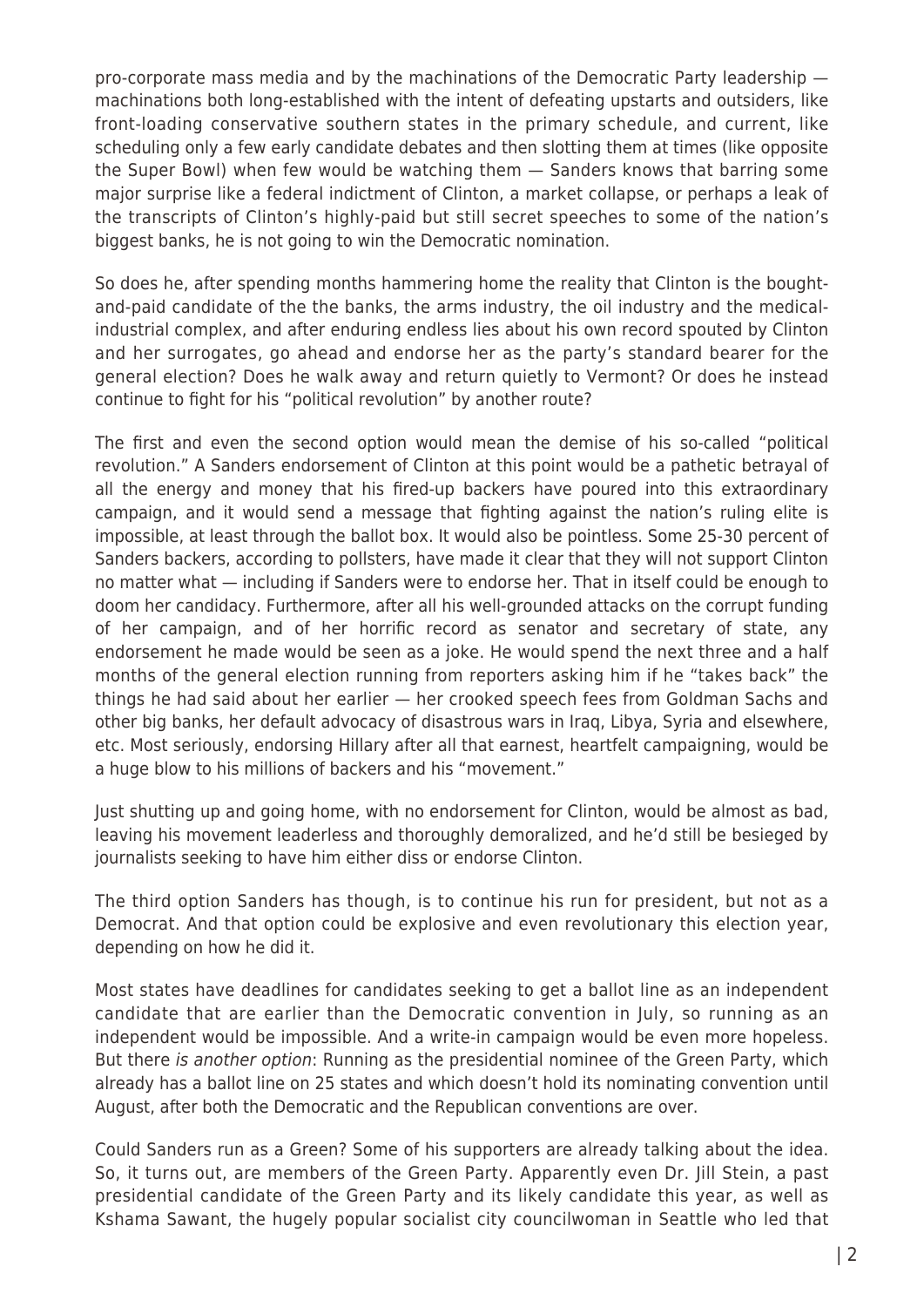city's activists' successful fight to pass a \$15/hour wage law, are writing a letter to Sanders inviting him — urging him — to enter into discussions with the Green Party about running as its presidential candidate. Stein is apparently even willing to step aside or perhaps run as his vice presidential running mate if he were to do so. (Sawant has made an [excellent](http://www.socialistalternative.org/2016/04/17/kshama-sawant-petitioning-bernie-run-independent/) [argument](http://www.socialistalternative.org/2016/04/17/kshama-sawant-petitioning-bernie-run-independent/) [1] for why Sanders and the Greens should do this. She also has a [petition on line](http://movement4bernie.org/run-all-the-way) [for people to join in the call. It already has over 17,000 signatures.\)](http://movement4bernie.org/run-all-the-way) [2]

Will Sanders seize this opportunity to continue the fight? If he is serious about inspiring a political revolution, he must. He has said he does not want to be a spoiler "like Ralph Nader" and help elect Donald Trump or some other Republican. But would that be the result of a three-way race with Sanders running as a Green? Not necessarily. In the first place, the claim that votes for Nader led to George W. Bush's 2000 victory over Al Gore is bogus. Gore lost because he embarrassingly failed to win his own state of Tennessee. As well, it is clear that it was a corrupt Republican Supreme Court that by a 5-4 vote halted the count in Florida that handed that state's electoral votes to Bush. It has been shown that continued counting and challenges to improperly rejected ballots would clearly have given Florida to Gore.

More importantly, 2016 is not 2000. The public this year is clearly sick of the two major parties, and disgusted, to an extent not seen since at least 1968, and maybe longer, by the undemocratic nature of the primaries. Incredibly, both Trump and Clinton, the likely winners of those primaries, represent the two most unpopular and disliked candidates in memory, with some 65 percent of Americans saying they dislike Trump and another 56 percent saying they dislike Clinton. Indeed, Clinton, not favored by almost half of Democrats, is so disliked outside the Democratic Party that there's a strong likelihood — and a fear even among Democratic leaders — that she could lose to Trump or another Republican nominee all by herself, with or without a Sanders endorsement. Meanwhile, the most liked candidate this year continues to be Sanders, whose negative rating is just 36 percent — probably all of them Republicans — and who continues to poll better against all possible Republican candidates than does Clinton. With numbers like that Sanders, if he continued to build his movement and continued to bring in new voters as he has demonstrably done in the primaries, could even contemplate winning such a general election race. He has also demonstrated his ability to attract tens of millions of dollars a month in online contributions. Running in a three-way race, he'd surely collect even more money, making him fully competitive with the two widely-loathed big-party candidates.

As the Green's presidential candidate, Sanders would have the opportunity, even if he were to lose, to catapult the Green Party, for decades stuck in limbo in the low single digits as simply a protest-vote option, into major-party status as the party of the 99% — the poor, working and progressive people of all races. That's a standing that would not go away in subsequent elections, but that instead could be built upon — especially with both major parties currently in danger of fragmenting. Given Sanders' already proven popularity, it would be impossible for the corporate media to deny him a lectern at any general election debates, as was always done to Green Party candidates and independents like Nader in the past.

Sanders and his ardent supporters, in other words, have a unique historic opportunity to shatter the asphyxiating two-party duopoly of two pro-corporate parties that has been the Bermuda Triangle of progressive politics for over a century.

Will he give up on the self-defeating, nonsensical notion of backing Hillary Clinton if she wins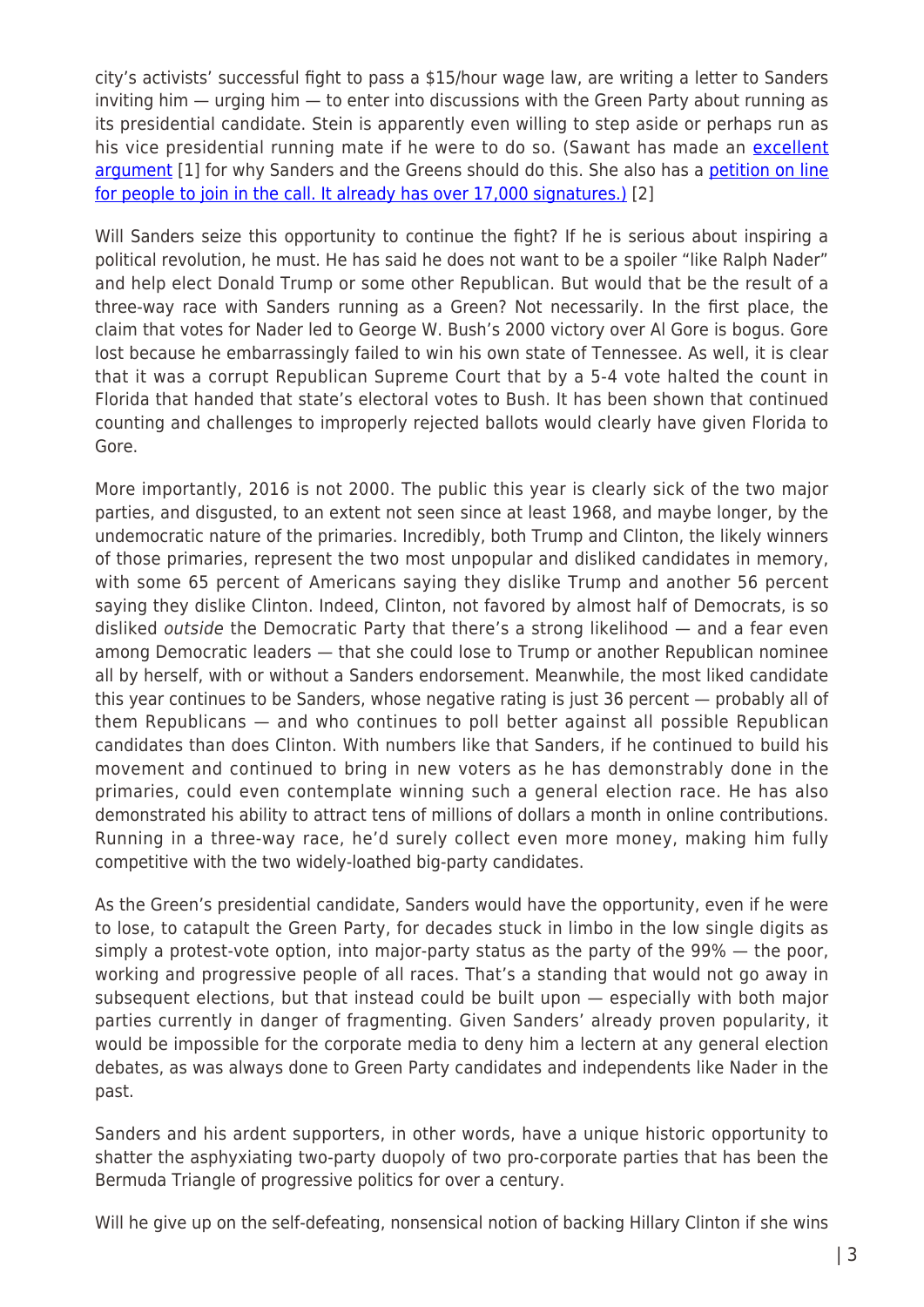the Democratic Party's nomination for president? If he does, despite being clearly the most progressive candidate to make a serious run for the presidency since Eugene Debs in 1920 (when he garnered 3.4 percent of the vote running from a prison cell), Sanders will at best be consigned to a brief, dismissive footnote in future histories of the United States. If he runs in the general election as a Green, he has a chance to write a whole new chapter in those history books. Meanwhile, even if Clinton were to sign on to a platform that includes some of Sanders' proposals, she'll promptly ignore them once in office in order to serve her corporate paymasters, and if anything Sanders' insurgent successes will lead the Democratic party leadership to impose new obstacles for the next election cycle so as to the repeat of such a campaign as his even less likely going forward.

So here's an call to action:

If Bernie Sanders is reluctant to make the jump to running as a Green, he needs to be pushed by his supporters. He needs to be shown that it can be done, and that his would not be a quixotic campaign, but rather a serious effort to win the White House. How can that pushing be done? Well, think about it a minute. By the time this primary season ends in early June, Over nine million people, and maybe more, will have cast votes for Sanders. Many many more who support him passionately were denied the right to vote for him by restrictive primary rules in states like New York, New Jersey, Pennsylvania and elsewhere, rules that limited voting in Democratic primaries to people registered as Democrats (in NY you had to make that decision back in October, 2015 before Sanders was even being considered a serious candidate!). In fact, where the primaries have been open to independent voters, Sanders has usually won. Even last Tuesday, the four primaries that Sanders lost, in Pennsylvania, Maryland, Delaware and Connecticut, were closed, but in Rhode Island, which was open to independents, Sanders won by 10 percent, a crucial difference not mentioned in most corporate news reports). Obviously in the general election, independents will be voting.

Imagine if even a fraction of those millions who back Sanders — his voters and those who were barred from voting for him — were to descend on Philadelphia for the July Democratic convention, which will be held on July 25-28 in, of all places, the Wells Fargo Bank Center (funded and named by one of those notorious too-big-to-fail banks that have been Hillary Clinton's faves). Imagine those Bernie backers filling the streets of this city where the nation was founded, armed with signs saying "No Hillary endorsement!" and "Go Green Bernie!" And remember, inside that aptly named convention center there will also be hundreds of elected Sanders delegates, who would be demanding the same thing of him.

How could Bernie Sanders, a 74-year-old activist veteran of so many popular movements over the years, refuse such a rousing call to action?

Links:

[1]

<http://www.socialistalternative.org/2016/04/17/kshama-sawant-petitioning-bernie-run-independent/> [2]<http://movement4bernie.org/run-all-the-way>

La source originale de cet article est [This Can't Be Happening!](http://thiscantbehappening.net/print/3141) Copyright © [Dave Lindorff,](https://www.mondialisation.ca/author/dave-lindorff) [This Can't Be Happening!,](http://thiscantbehappening.net/print/3141) 2016